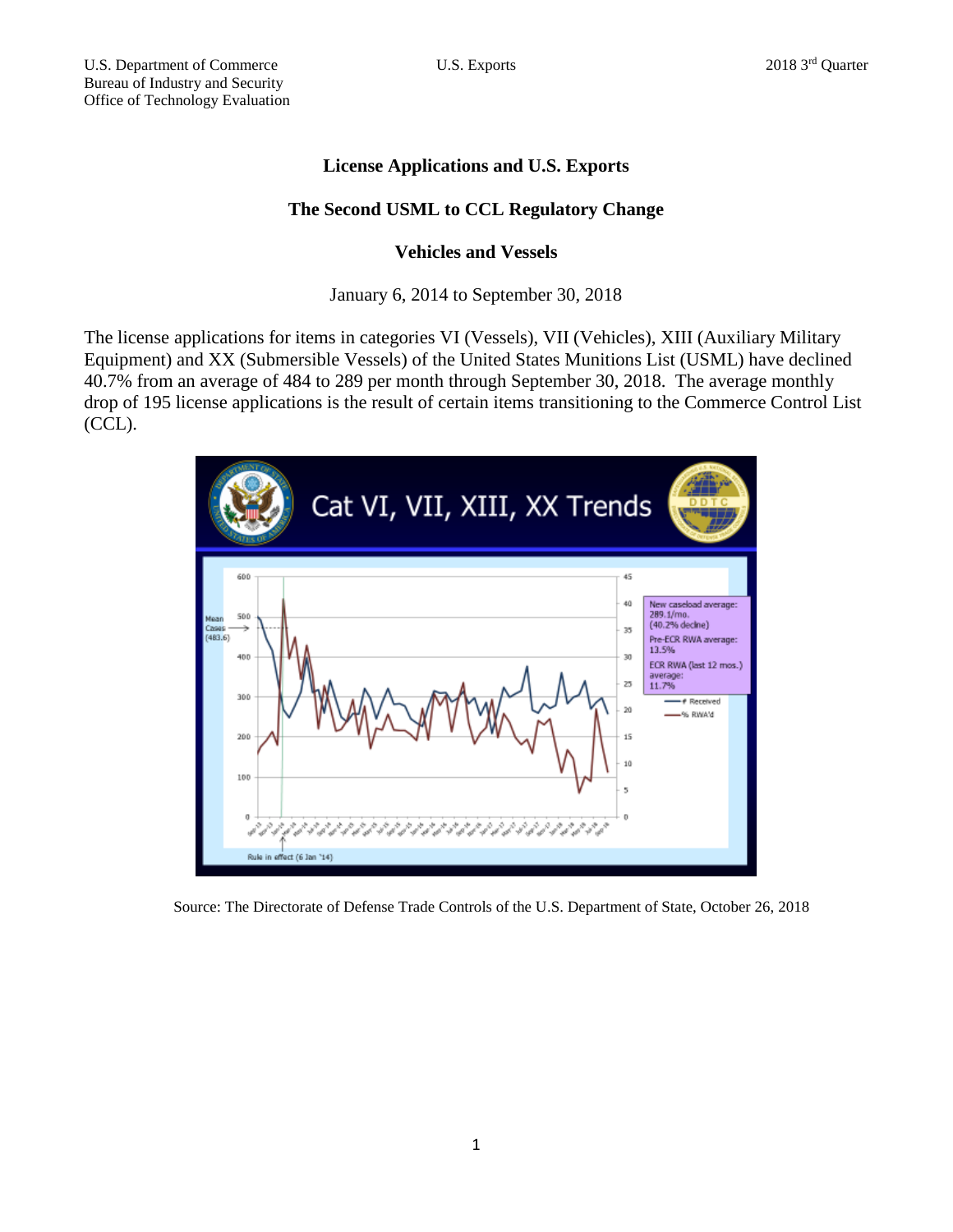Since the second USML to CCL regulatory change became effective on January 6, 2014, the average number of BIS license applications for the nineteen 600-Series items created by this rule is 120 per month through September 30, 2018. The approval rate is 83.9%.





Source: Commerce U.S. Exports Exporter Support System, October 3, 2018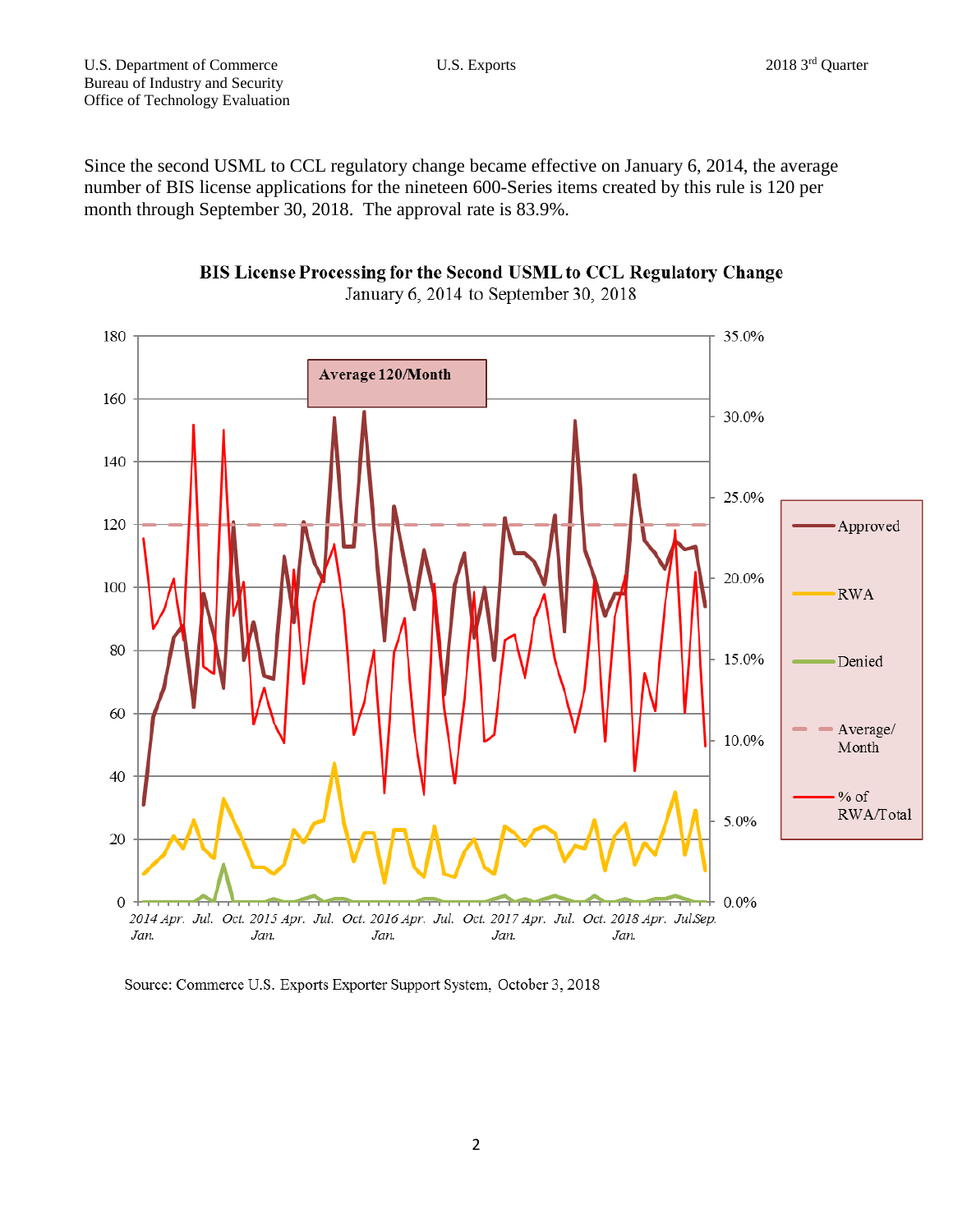From January 6, 2014 to September 30, 2018, U.S. exports of items in the second USML to CCL regulatory change – Vehicles and Vessels items (0y606, 8y609, 8y620 and 0y617) under BIS authorization totaled 37,111 shipments for \$1.7 billion.

### U.S. Exports under the Second USML to CCL Regulatory Change under BIS Jurisdiction

January 6, 2014 to September 30, 2018 **\$million** 



Source: Automated Export System, November 5, 2018

#### U.S. Quarterly Exports under the Second USML to CCL Regulatory Change under BIS Jurisdiction



Source: Automated Export System, November 5, 2018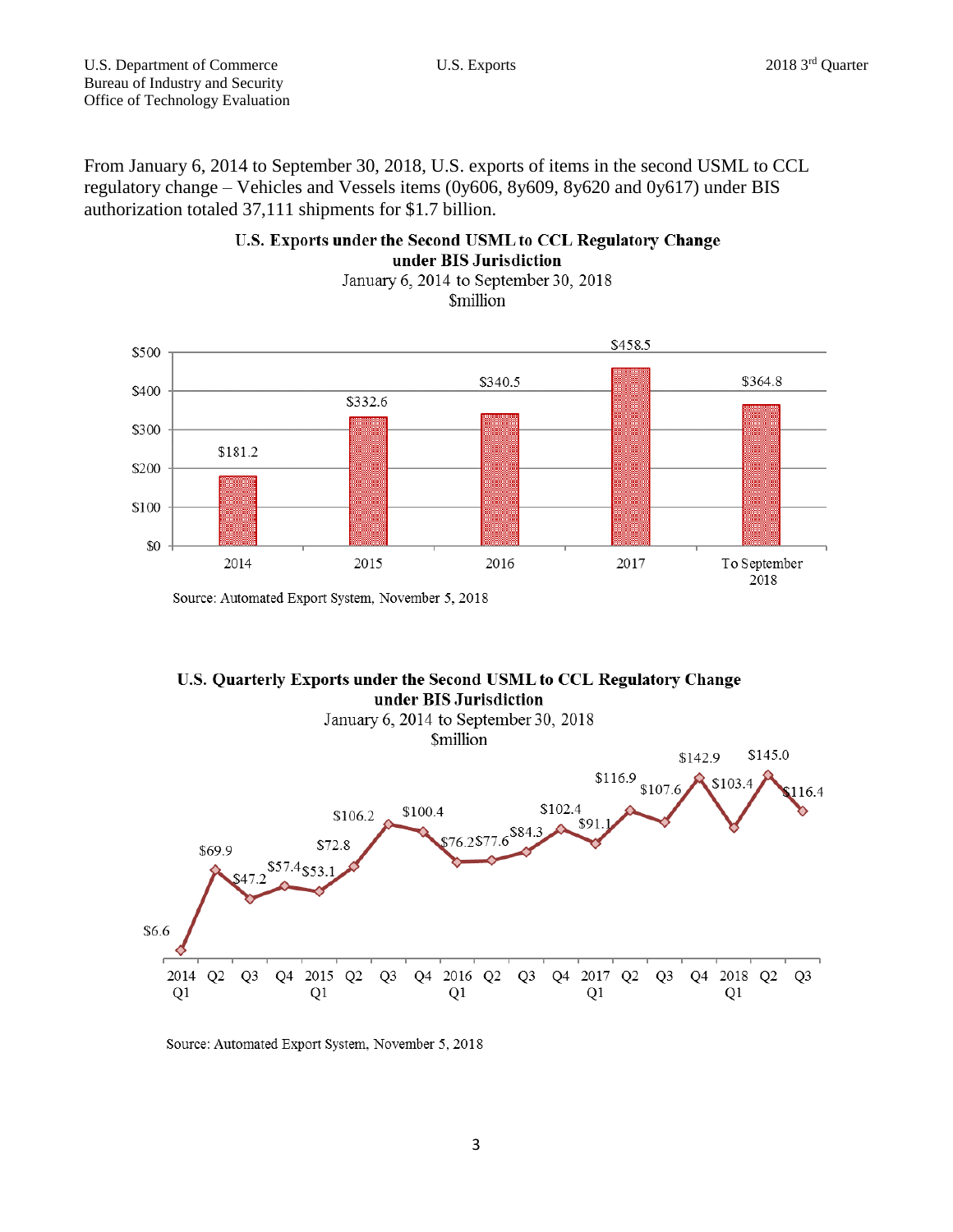| The Second USML to CCL Regulatory Change-Vehicles and Vessels<br>Top 15 Destinations of U.S. Exports under BIS Jurisdiction by Value |                       |                |                               |            |
|--------------------------------------------------------------------------------------------------------------------------------------|-----------------------|----------------|-------------------------------|------------|
| January 6, 2014 to September 30, 2018                                                                                                |                       |                |                               |            |
|                                                                                                                                      |                       | % of Total     | Value                         | % of Total |
| Country                                                                                                                              | <b>Shipment Count</b> | Shipment Count | <b><i><u>Smillion</u></i></b> | Value      |
| South Korea                                                                                                                          | 6,179                 | 16.7%          | \$312.3                       | 18.2%      |
| <b>Israel</b>                                                                                                                        | 3,305                 | 8.9%           | \$285.4                       | 12.6%      |
| Canada                                                                                                                               | 7,787                 | 21.0%          | \$218.9                       | 9.3%       |
| Turkey                                                                                                                               | 731                   | 2.0%           | \$74.4                        | 8.2%       |
| Saudi Arabia                                                                                                                         | 708                   | 1.9%           | \$71.9                        | 3.7%       |
| Iraq                                                                                                                                 | 103                   | 0.3%           | \$62.6                        | 3.7%       |
| Japan                                                                                                                                | 3,107                 | 8.4%           | \$61.7                        | 3.4%       |
| <b>United Kingdom</b>                                                                                                                | 5,780                 | 15.6%          | \$61.1                        | 3.4%       |
| Germany                                                                                                                              | 1,359                 | 3.7%           | \$50.3                        | 3.2%       |
| <b>United Arab Emirates</b>                                                                                                          | 459                   | 1.2%           | \$50.1                        | 2.9%       |
| Australia                                                                                                                            | 922                   | 2.5%           | \$48.5                        | 2.7%       |
| Tunisia                                                                                                                              | 15                    | 0.04%          | \$44.9                        | 2.4%       |
| Kuwait                                                                                                                               | 318                   | 0.9%           | \$36.2                        | 1.8%       |
| Belgium                                                                                                                              | 179                   | 0.5%           | \$32.8                        | 1.6%       |
| Afghanistan                                                                                                                          | 289                   | 0.8%           | \$24.8                        | 1.5%       |
| <b>Top 15 Total</b>                                                                                                                  | 31,241                |                | \$1,435.8                     |            |
| Top 15 Total/                                                                                                                        |                       |                |                               |            |
| <b>Grand Total</b>                                                                                                                   |                       | 84.2%          |                               | 85.6%      |
| <b>Grand Total</b>                                                                                                                   | 37,111                |                | \$1,677.6                     |            |
| Source: Automated Export System, November 5, 2018                                                                                    |                       |                |                               |            |